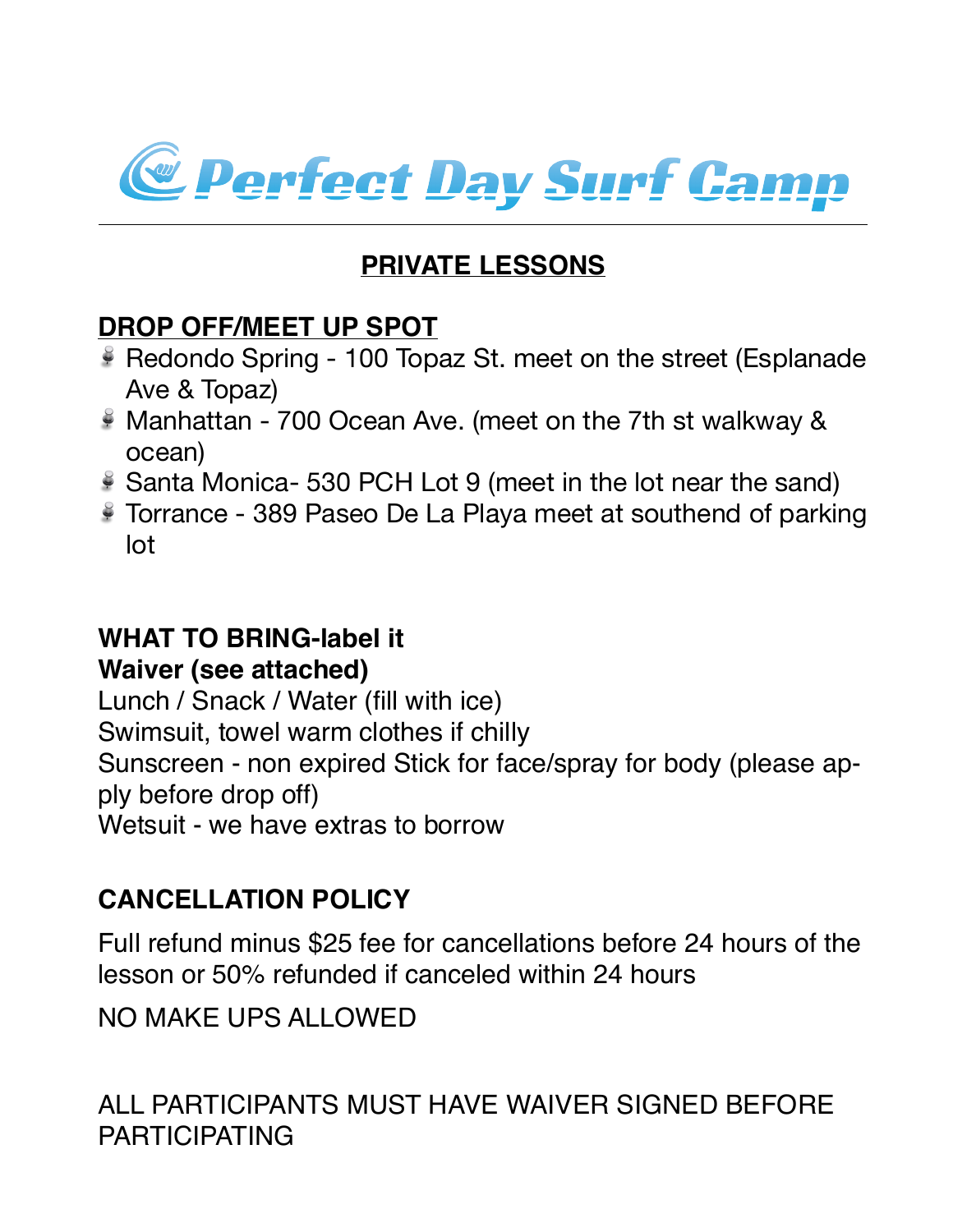#### Perfect Day Surf Camp

| www.perfectdaysurfcamp.com / info@perfectdaysurfcamp.com / 310-985-1458 |  |
|-------------------------------------------------------------------------|--|
| <b>WAIVER FOR CAMPER-MINOR</b>                                          |  |

| CAMPER NAME:                      | . DATE: |  |
|-----------------------------------|---------|--|
| <b>AUTHORIZED GUARDIAN NAME:</b>  |         |  |
| <b>AUTHORIZED GUARDIAN EMAIL:</b> |         |  |
| AUTHORIZED GUARDIAN CONTACT:      |         |  |
| <b>EMERGENCY CONTACT:</b>         |         |  |

(if different than above)

EMERGENCY AUTHORIZATION: I, the undersigned parent or legal guardians of the above minor, hereby authorize Perfect Day Surf Camp, Inc. and its affiliates and/or the above-identified Emergency Contact/Guardian to act as my agents in the capacity of activity supervisors and vehicle drivers, and to consent to medical, surgical or dental examination and /or treatment.

DISCLAIMER, ASSUMPTION OF RISK AND WAIVER: I, the undersigned parent or legal guardian of the above minor, for myself and on behalf of the above minor, our heirs, assigns and next of kin ("I"), acknowledge that Perfect Day Surf Camp does not operate the Perfect Day Surf Camp / Surf Camp (the "Camp") and participation in the Camp (including photo-shoots, surf trips, surf instruction, and other surf events that Perfect Day Surf Camp may sponsor or in which Perfect Day Surf Camp athletes and club members may compete) involves travel, participation in inherently dangerous activities (often in adverse conditions), physical contact and risk of severe, permanent physical injury including brain damage, nerve and spinal cord injury, paralysis and death. For me, and on behalf of the above minor, our heirs, assigns and next of kin, we willingly and voluntarily accept and assume all such risk.

In consideration of accepting and permitting the voluntary participation of the above-named participant in the Camp, I hereby release, discharge and agree to hold harmless Perfect Day Surf Camp, The City of Santa Monica Beach, The City of Redondo Beach, The City of Manhattan Beach, The City of Hermosa Beach, LA County Beaches and Harbors, and Perfect Day Surf Camp its employees, volunteers, officials, sponsors and other representatives from any and all damages, claims, demands, costs, expenses and compensation arising out of or in any way related to any injury, physical or otherwise, or other damage that may result to said participant, or the property of said participant, in connection with the Camp.

ACKNOWLEDGEMENT AND CONSENT: I acknowledge that Perfect Day Surf Camp may compile and use the name, likeness, recorded voice, addresses, photographs, biographical sketch, film and videos of the named individual in advertising, marketing, product, packaging or other use, without compensation and without restriction as to duration, geography, media or frequency. I consent to such uses and hereby waive all rights to compensation.

I HAVE READ THE ABOVE EMERGENCY AUTHORIZATION, DISCLAIMER, ASSUMPTION OF RISK AND WAIVER, AND ACKNOWLEDGEMENT AND CONSENT PROVISIONS, FULLY UNDERSTAND THE TERMS OF EACH, UNDERSTAND THAT I AND THE ABOVE PARTICI-PANT HAVE GIVEN UP SUBSTANTIAL RIGHTS BY MY SIGNING THIS FORM AND AGREE-ING TO THESE TERMS, AND I SIGN THIS FORM AND AGREE TO THESE TERMS FREELY AND VOLUNTARILY AND WITHOUT INDUCEMENT FOR MYSELF AND ON BEHALF OF THE ABOVE PARTICIPANT.

Authorize Guardian Signature: <br>
Date: